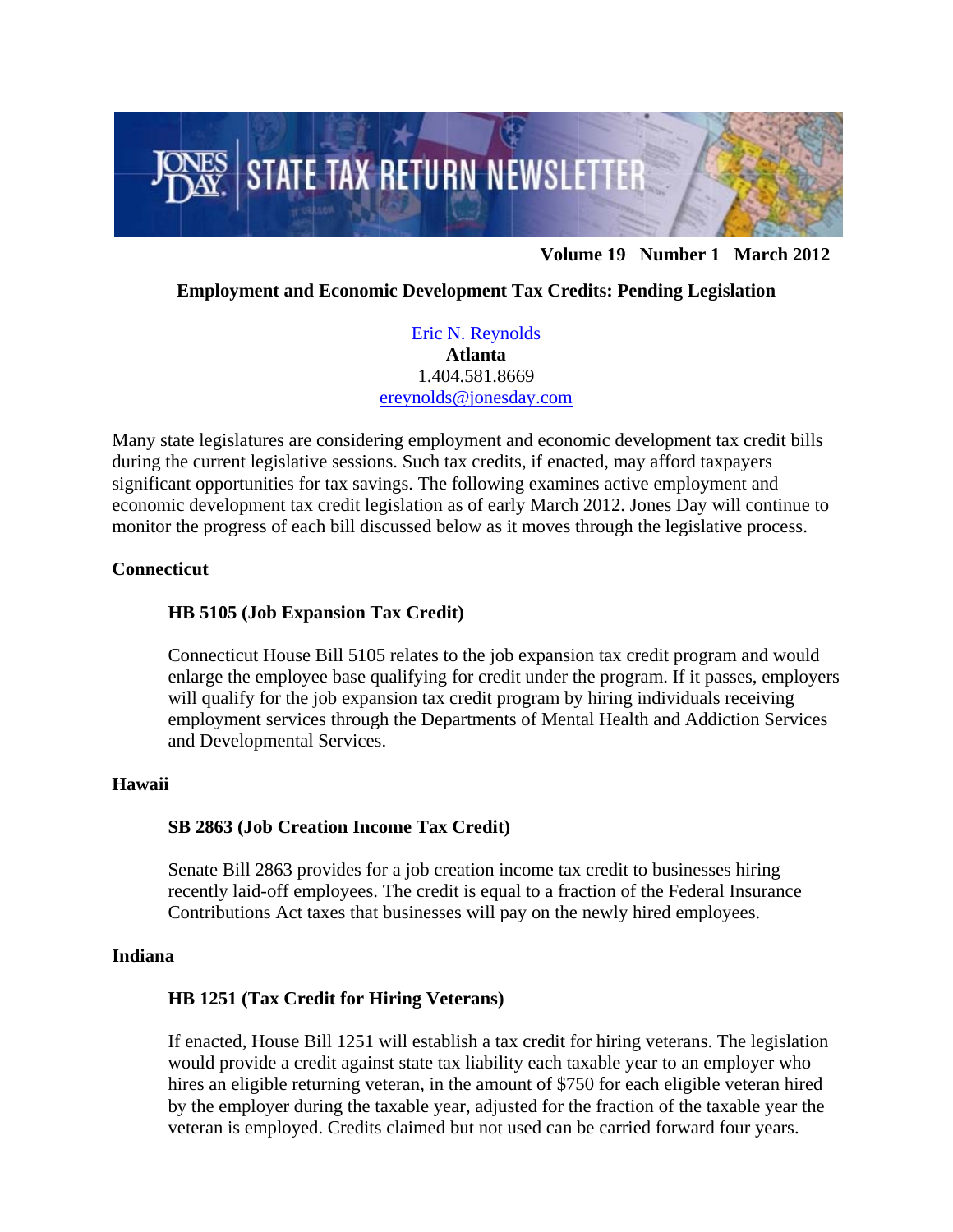## **SB 189 (New Employer Tax Credit)**

Senate Bill 189 expands the new employer tax credit. It reduces from 10 to one the number of qualified employees a corporation or pass-through entity must employ in order to qualify for the new employer tax credit; excluded from the definition of "qualified employee" are individuals hired as seasonal workers. The legislation extends the credit for two years, to taxable years beginning before January 1, 2015.

#### **Maryland**

## **HB 592 (Extended Credit for Job Creation and Facility Construction or Expansion)**

House Bill 592 would extend the duration of the enhanced tax credit for businesses that create new jobs for certain business entities that construct or expand their business premises and meet specified obligations for an additional 12-year period.

#### **Mississippi**

#### **HB 527 (Business Relocation Credit)**

House Bill 527 provides for an income tax credit for any business that transfers or relocates its national or regional headquarters to Mississippi. A minimum of 20 new jobs would need to be created in order to take advantage of the credit. The maximum credit that a taxpayer may take in a year is \$1 million, and the maximum cumulative credits that may be claimed by all taxpayers may not exceed \$3 million in any given fiscal year. Tax credits claimed but not used in a particular year may be carried forward for five years from the close of the tax year in which the headquarters relocation took place.

#### **HB 526 (Jobs Credit)**

House Bill 526 provides for an income tax credit for any business that expands its labor forces into the state. A minimum of 20 new jobs would need to be created in order to take advantage of the credit. The maximum credit that a taxpayer may take in a year is \$1 million, and the maximum cumulative credits that may be claimed by all taxpayers may not exceed \$3 million in any given fiscal year. Tax credits claimed but not used in a particular year may be carried forward for five years from the close of the tax year in which the relocation costs were incurred.

#### **New Jersey**

#### **S579 (Extended Business Retention and Relocation Assistance Act)**

This bill addresses the risk that large businesses will relocate out of state due to aggressive incentive packages from competing states and a lack of programs offering meaningful incentives to projects of scale to remain in the state. The bill supplements the Business Retention and Relocation Assistance Act (the "BRRA Act") by enhancing the benefits provided to businesses that employ large numbers of full-time employees within the state. It would amend the BRRA Act by granting enhanced tax credits in the form of an award equivalent to \$2,225 per retained full-time employee per year for up to six years